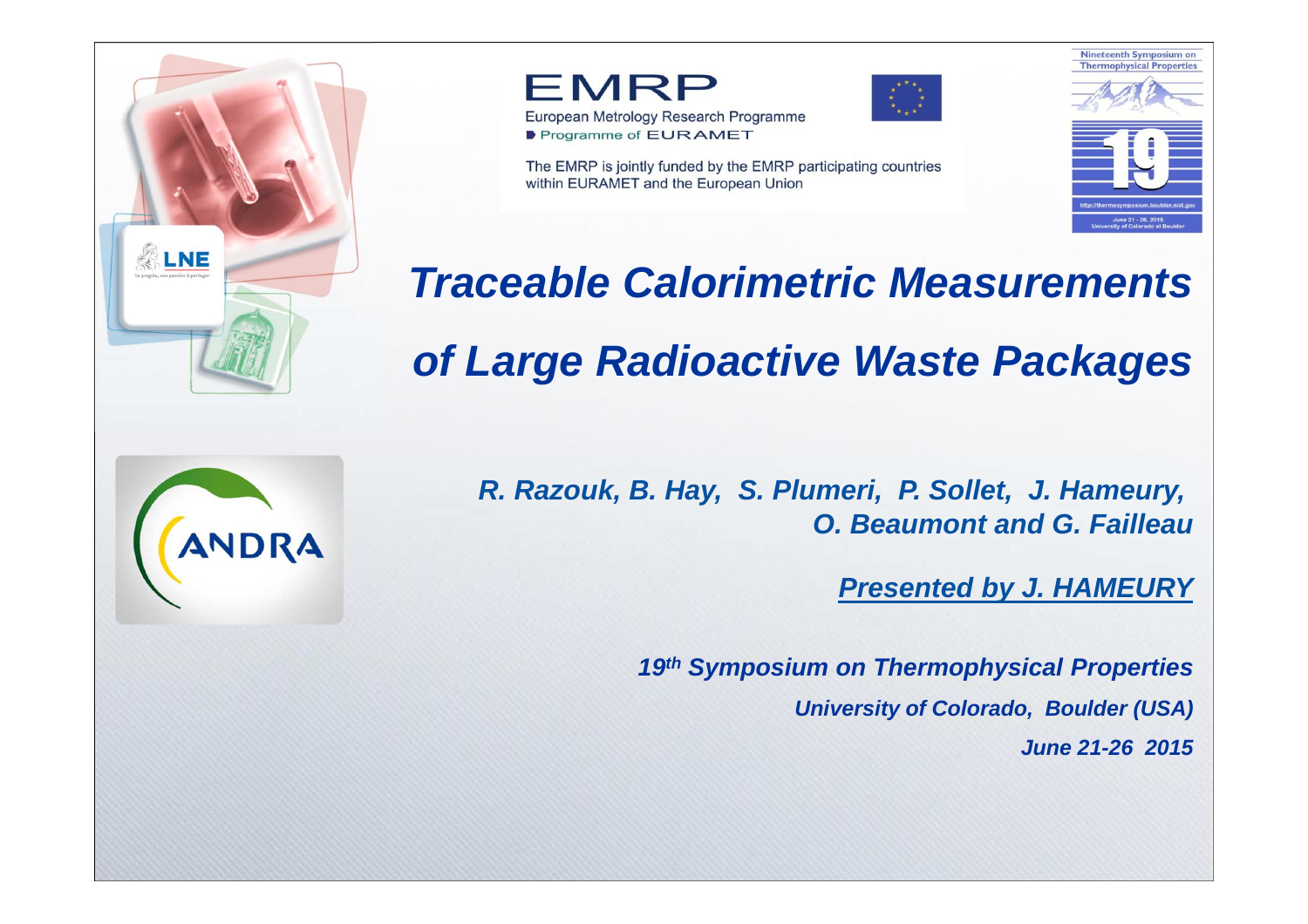**Traceable Calorimetric Measurements of Large Radioactive Waste Packages**





ANDRA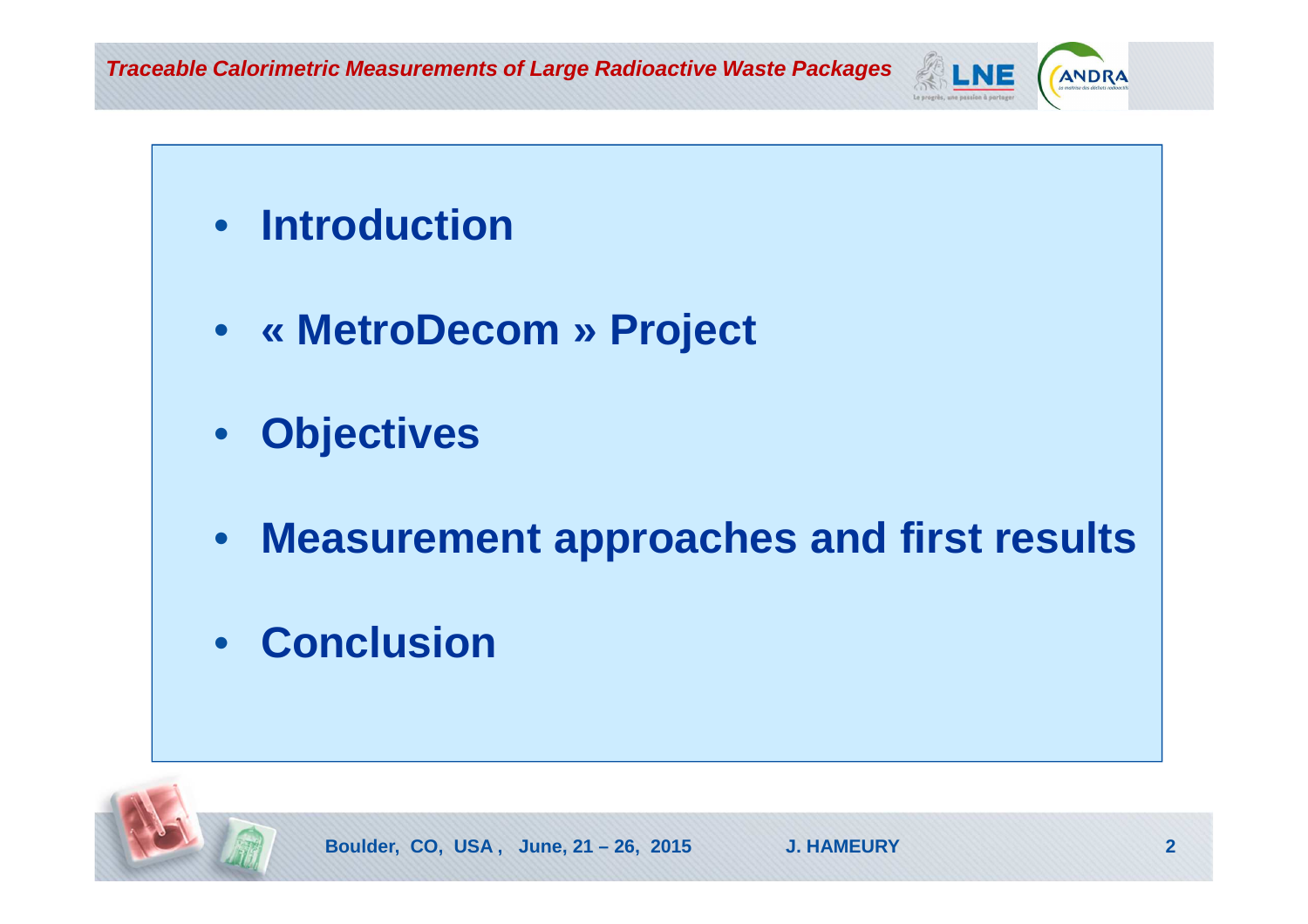#### **Introduction**



 $\overline{\phantom{a}}$ **Nuclear waste management in France by ANDRA (National Radioactive Waste Management Agency )** 

**Highly radioactive long-lived (HLW) and intermediate-level long-lived (ILW-LL) wastes are to be stored in Cigéo geological disposal facility.**

**Start of operation is scheduled for 2025 ,**

**Wastes will be buried at 500 meters below ground level.**

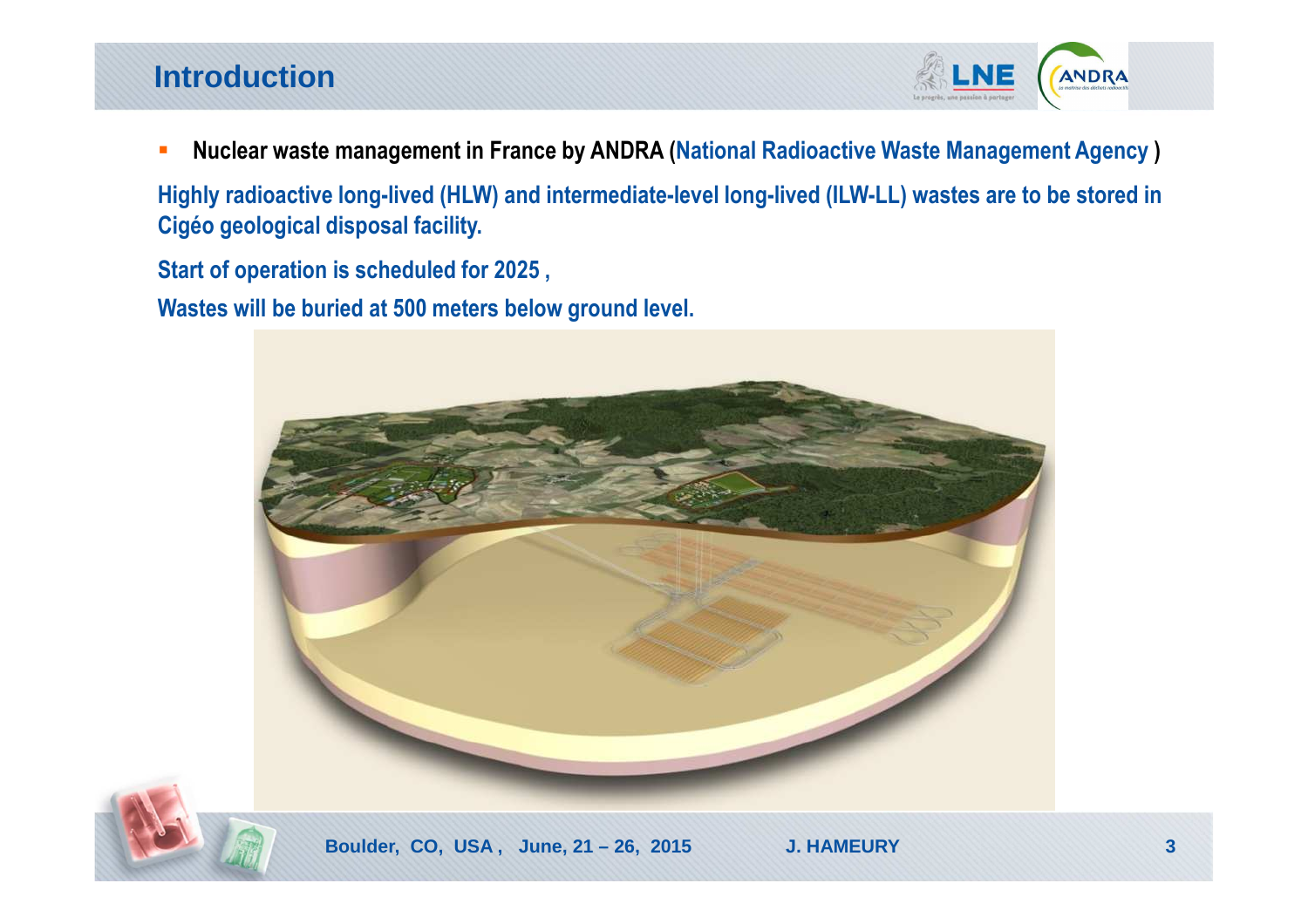

- **HLW and ILW-LL quality control**
	- $\blacktriangleright$  **Inspection on radwaste package before storage in Cigéo (radioactivity, thermal power…)**
		- . **Safety of radwaste repository underground facility depends on waste thermal power**
		- *Avoid temperature above 100*  °*C in geological medium to maintain argillite properties*
	- ▶ **Typical thermal powers**
		- . **Intermediate-level long-lived waste (ILW-LL) : Thermal power from 1 W to 50 W per package**
		- . **Highly radioactive long-lived (HLW) : Thermal power up to 500 W per package**







*ILW-LL2 m34500 kg to 6500 kgh = 1.300 m* φ *= 1.400 mConcrete*

- **Thermal power should not exceed specific thresholds to be accepted for storage**
- **Thermal power must be measured with an uncertainty better than** *5 %*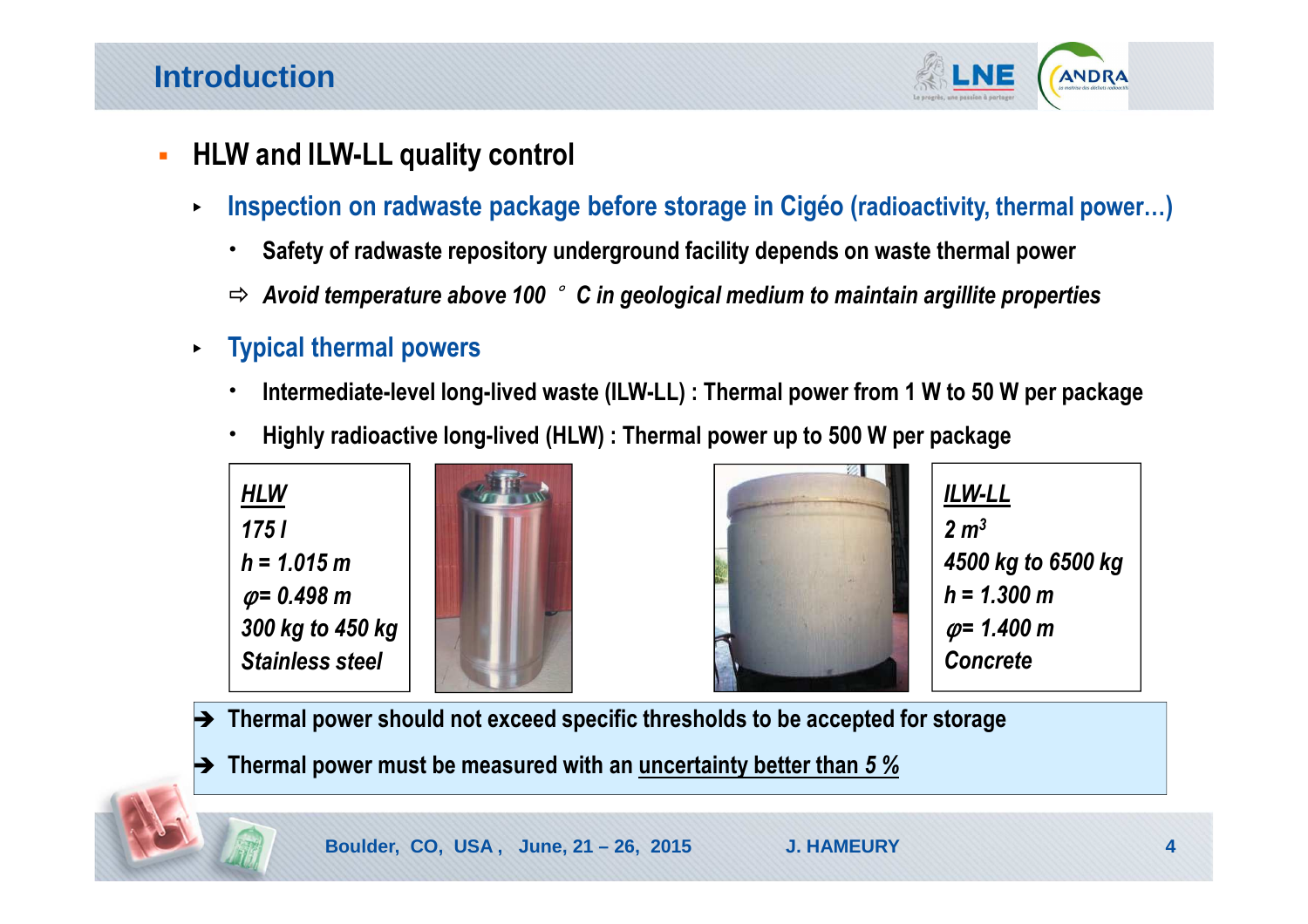**ANDRA** 

- **Thermal power measurement of radioactive waste packages - State of the art** 
	- $\blacktriangleright$  **Evaluation by applying non-destructive radioassay methods**
		- . **Calculation of the thermal power of HLW and ILW-LL packages from their radioactive spectra and activity,**
		- . **Method sensitive to attenuation and heterogeneity problems due to matrix effects**
	- $\blacktriangleright$  **Thermal characterization by direct measurement methods (calorimetry)** 
		- $\bullet$  **Some measurements are already performed using commercial calorimeters (Sétaram…)** 
			- **-** *Optimized for low thermal power (less than 1 W)*
			- **-** *Not designed for large samples*
			- **-** *Uncertainties of measurements are not known*

**Necessity to improve the metrology of thermal power measurements by calorimetryfor real size packages**

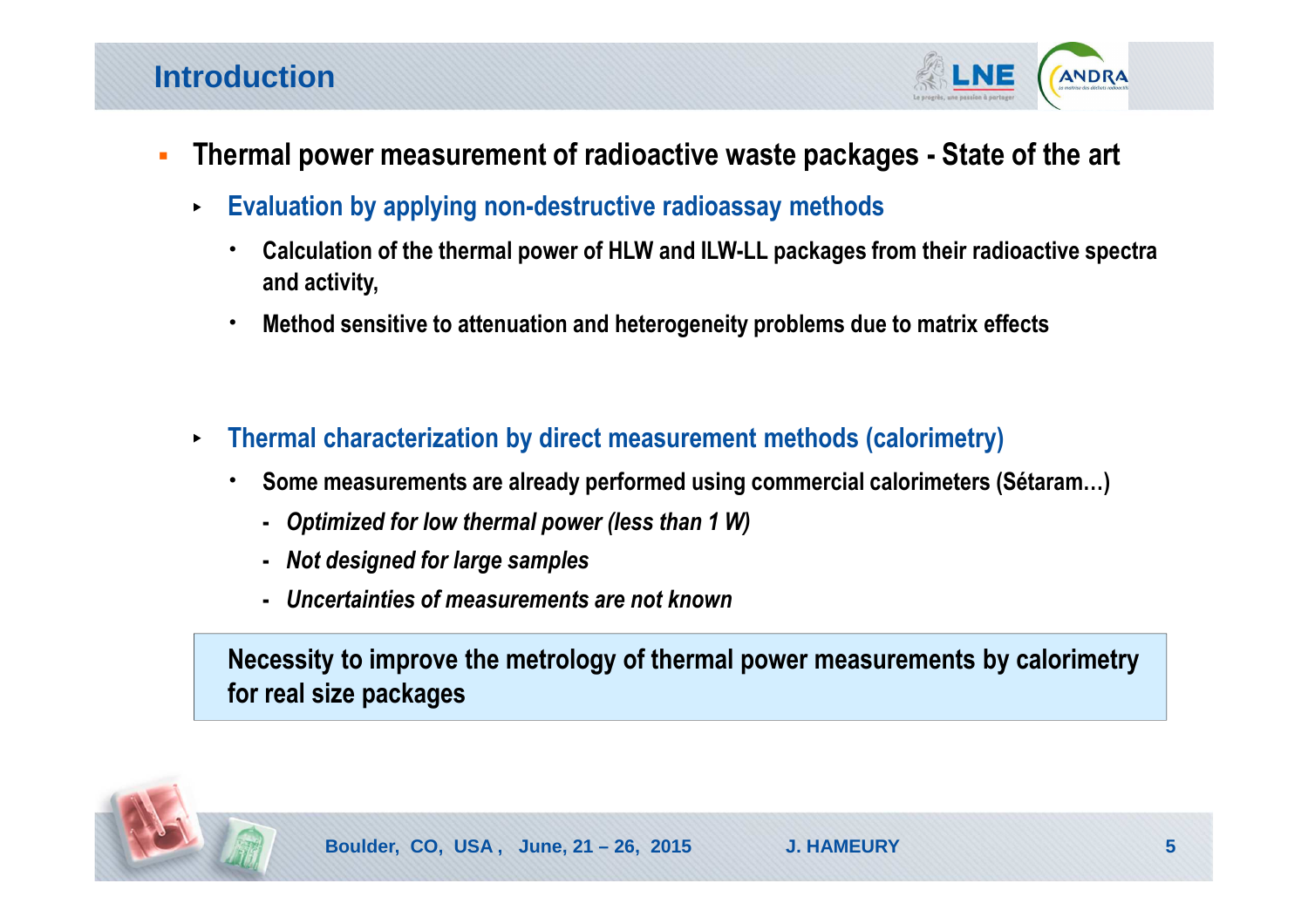# **« MetroDecom » Project**



**European joint research project aiming to solve metrological issues related to the decommissioning of nuclear sites**

**Support decommissioning of European nuclear sites with improved metrology, and innovative solutions**

**Build public trust in nuclear technologies:**

 $\bullet$ **Monitoring of radioactive waste repositories.**

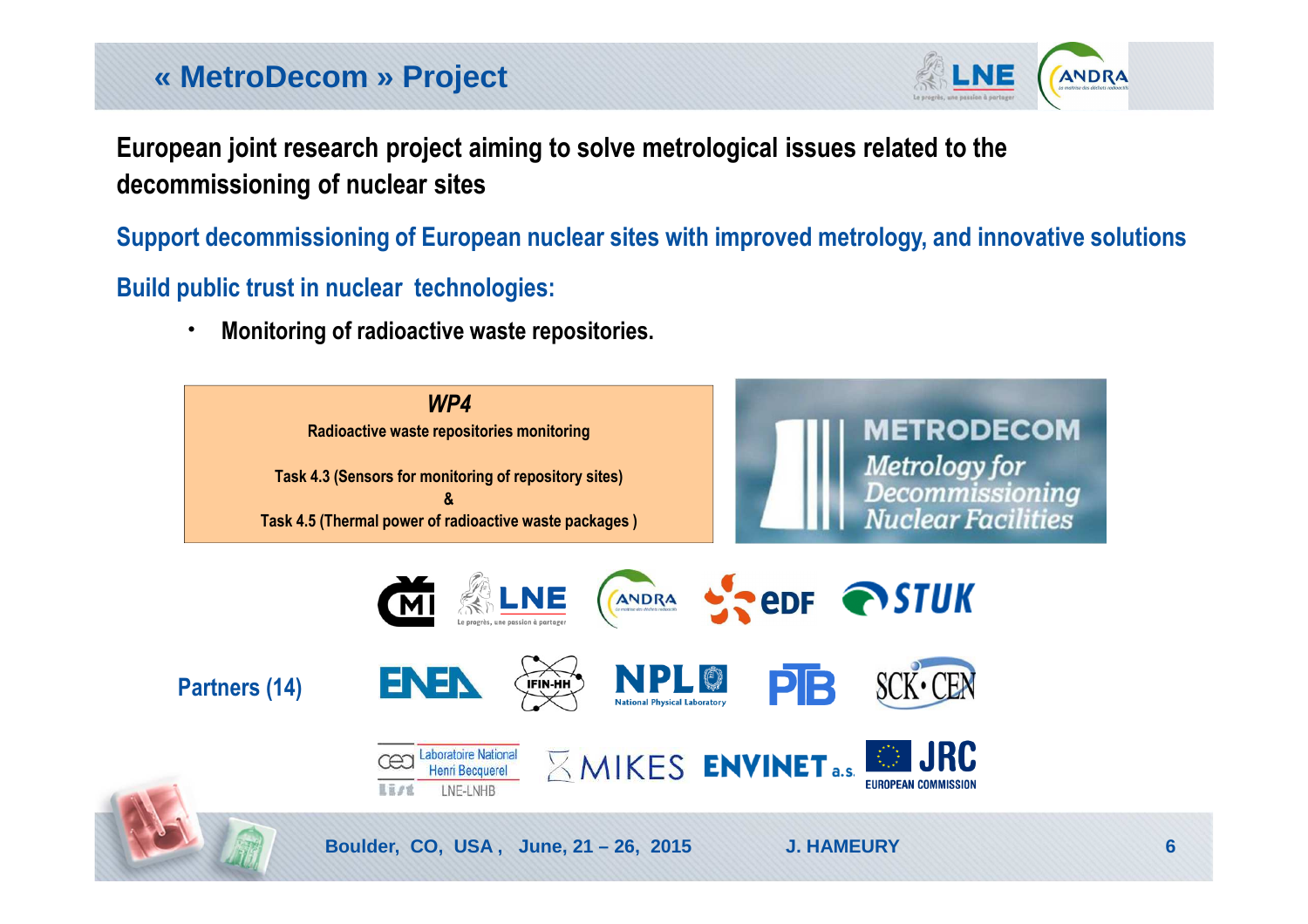### **Objectives**





**Design a calorimeter for the measurement of thermal power of nuclear waste packages**

- *- Calorimetric method for real size packages*
- *- Thermal power range : 1 W to 500 W*

**Insure traceability of thermal power measurements to SI units**

*- Uncertainty of measurements : < 5 %* 

**Prove the endurance in radioactive environment**

- *- Irradiation of elements that constitute the designed calorimeter*
- *- Tests before and after irradiation*

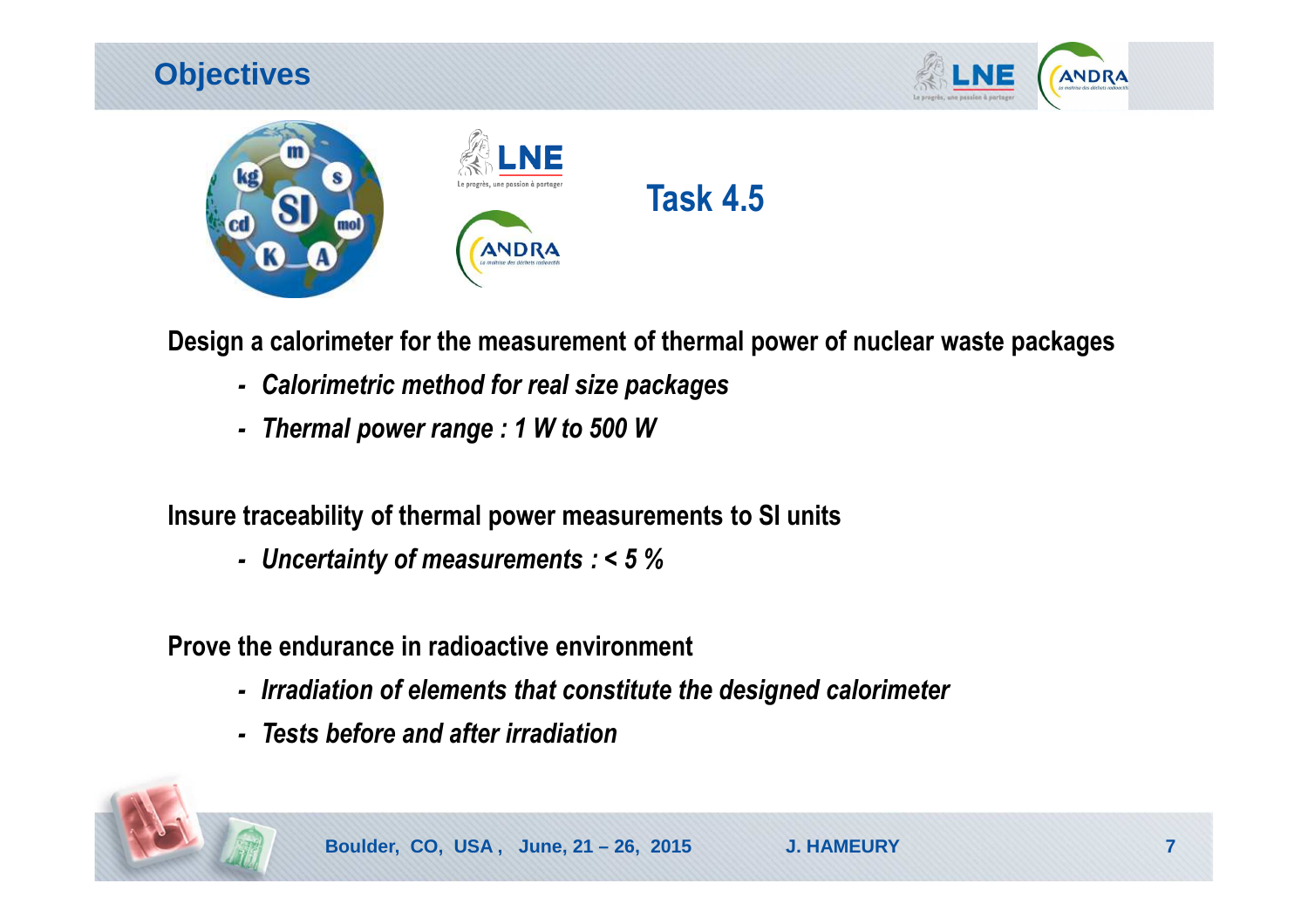

#### **"Air flow calorimeter"**

- **Measurement of the temperature variation of a fluid circulating around the package**
- **Calculation of the thermal power from the increase of air temperature**
- **Assumption of a constant power dissipation of the package during the measurements**

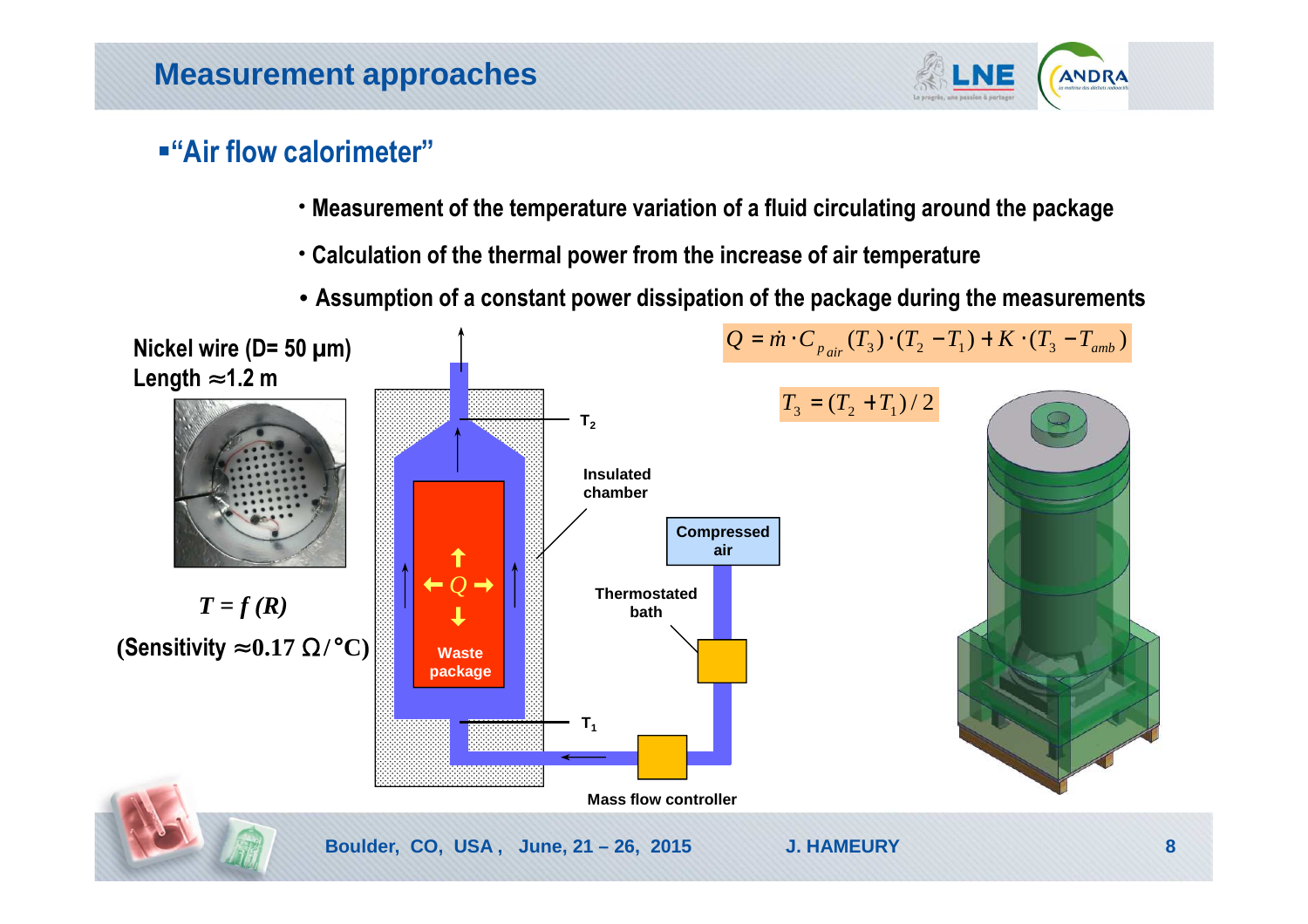

#### **"Air flow calorimeter"**

#### **Calibration of the calorimeter by electrical substitution (between 0 and 700 W)**

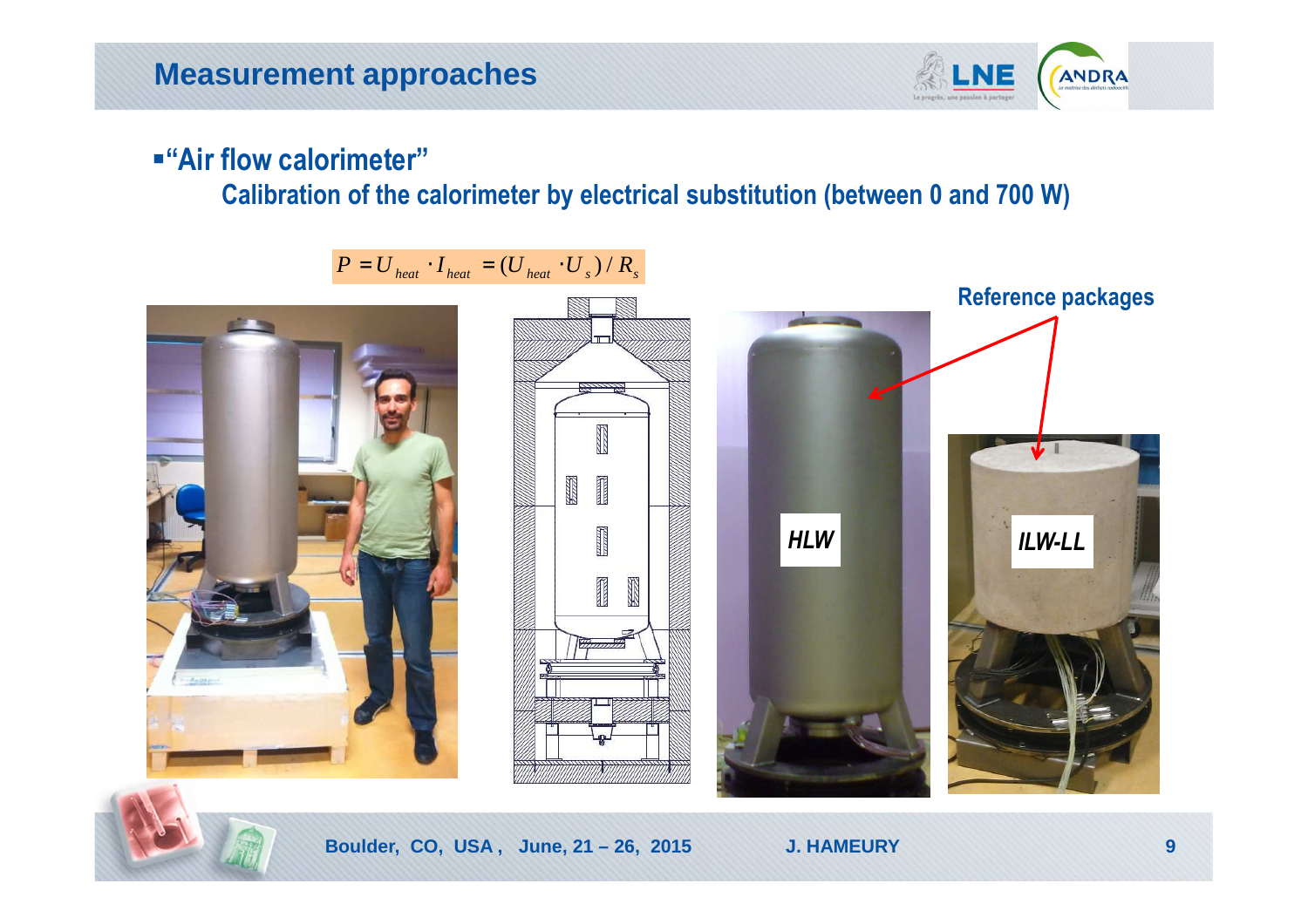LNE ANDRA

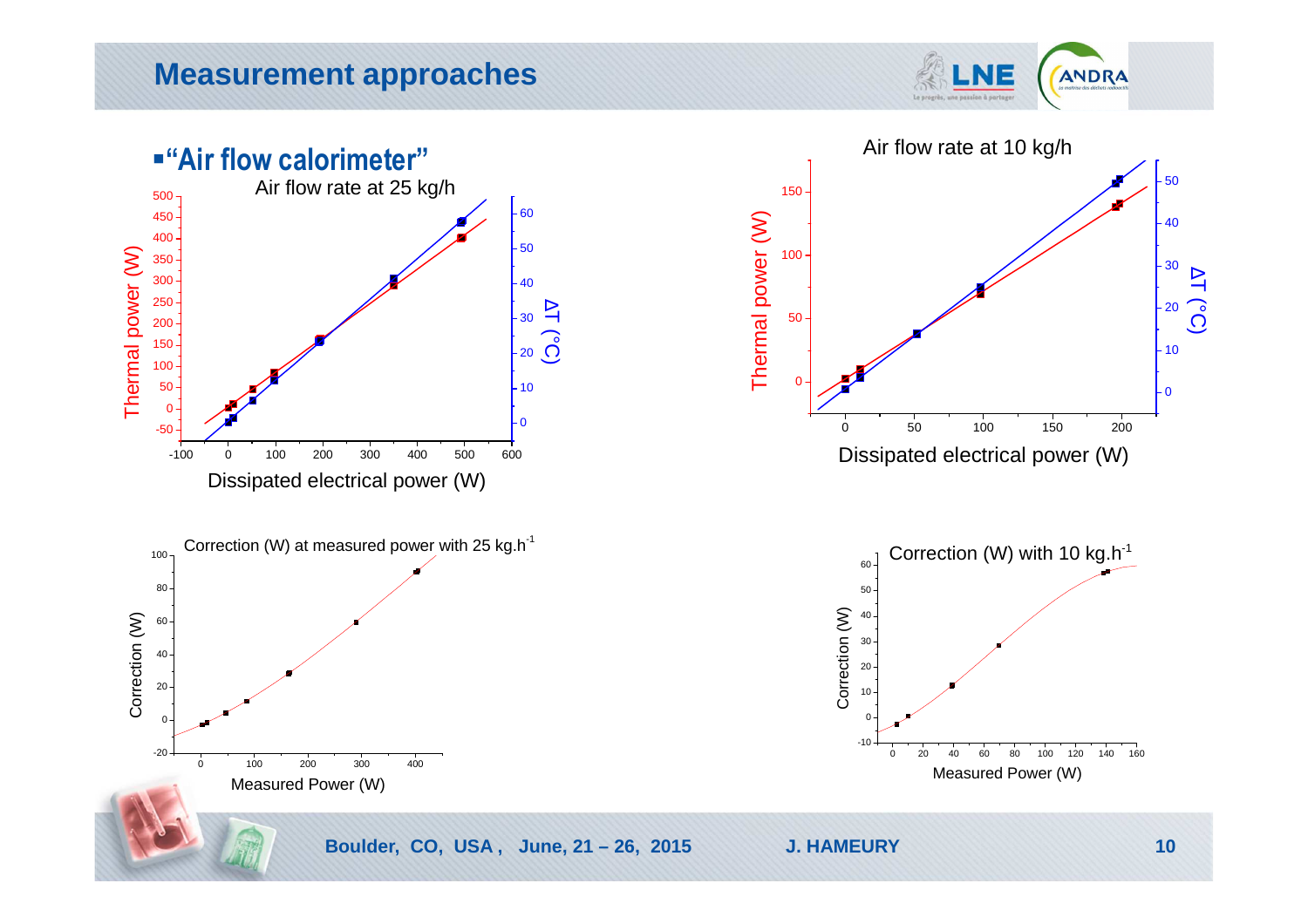

#### **"Air flow calorimeter"**



**Necessity to calibrate the calorimeter over the power range**

#### **First results promising**

**Time constant is dominated by the time of stabilization of the waste package ( few days )**



**Boulder, CO, USA , June, 21 – 26, 2015 J. HAMEURY 11**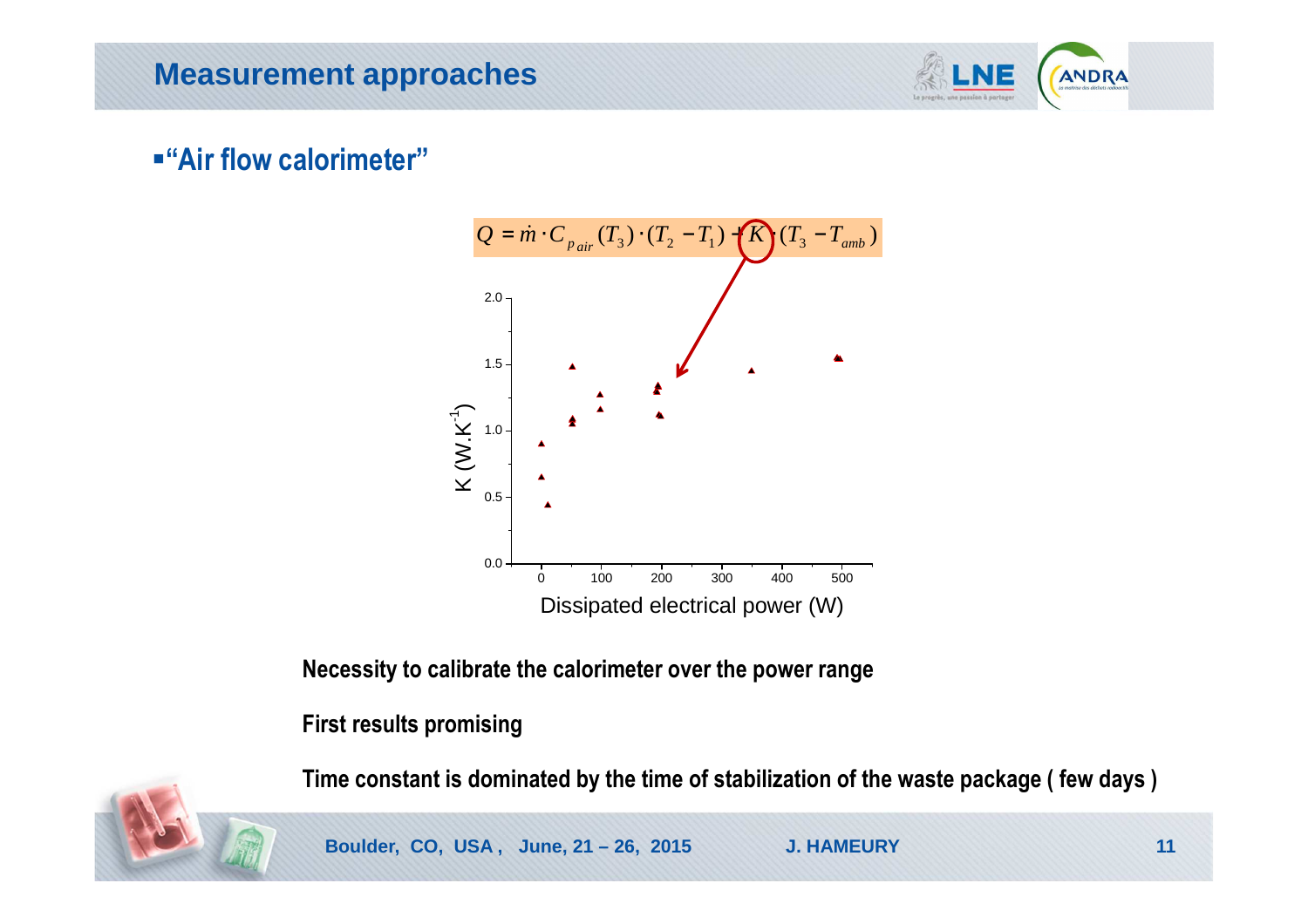

### ■ Heat-Flux calorimetry

- $\bullet$ **Measurement of the temperature difference**∆**T <sup>=</sup> (**<sup>T</sup>2-T1)
- $\bullet$ **Calculation of the thermal power from the temperature difference**
- $\bullet$ **Assumption of a constant power dissipation of the package during the measurements**

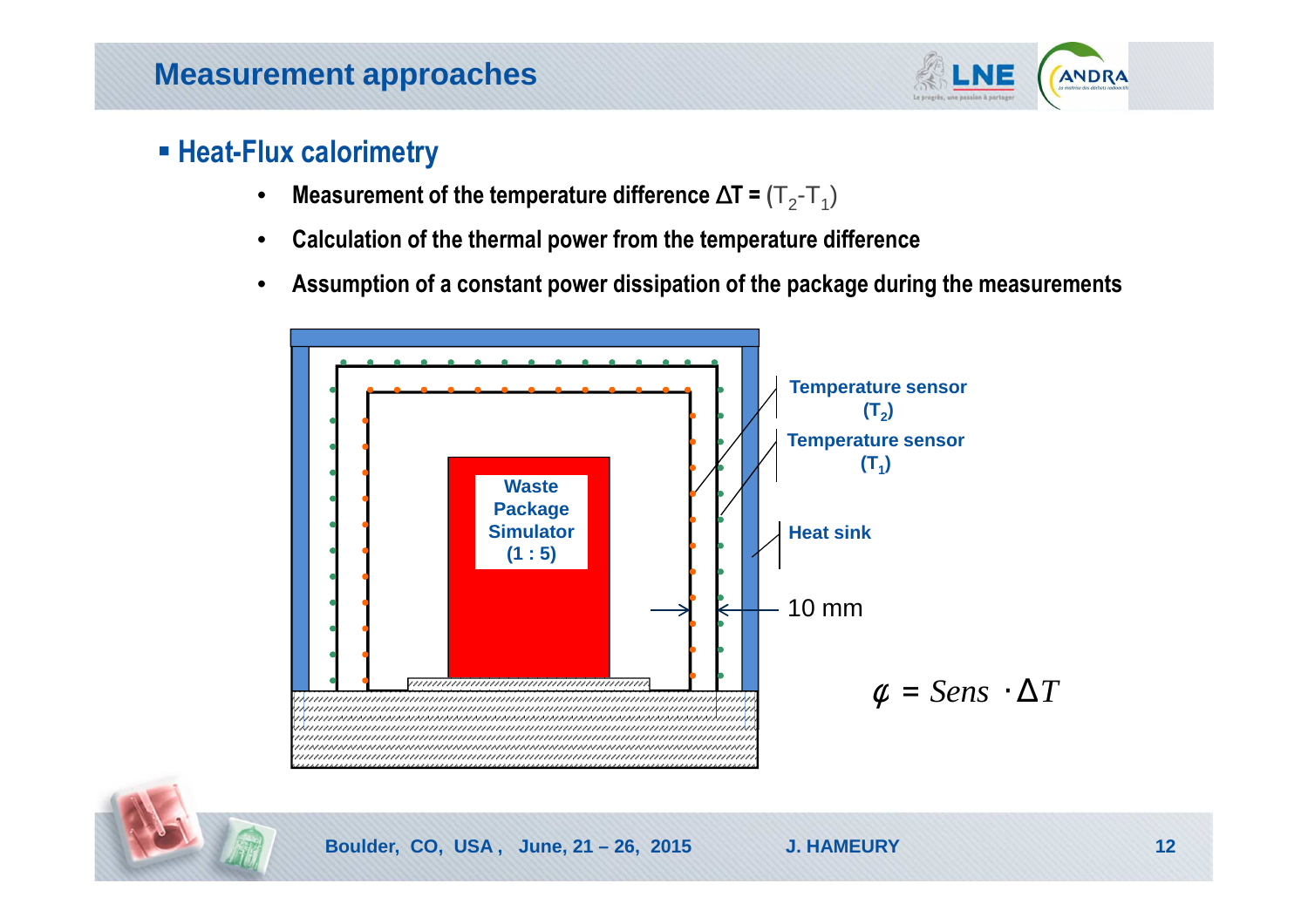

### ■ Heat-Flux calorimetry

Reduced size to 1/5 respecting the same heat-flux density

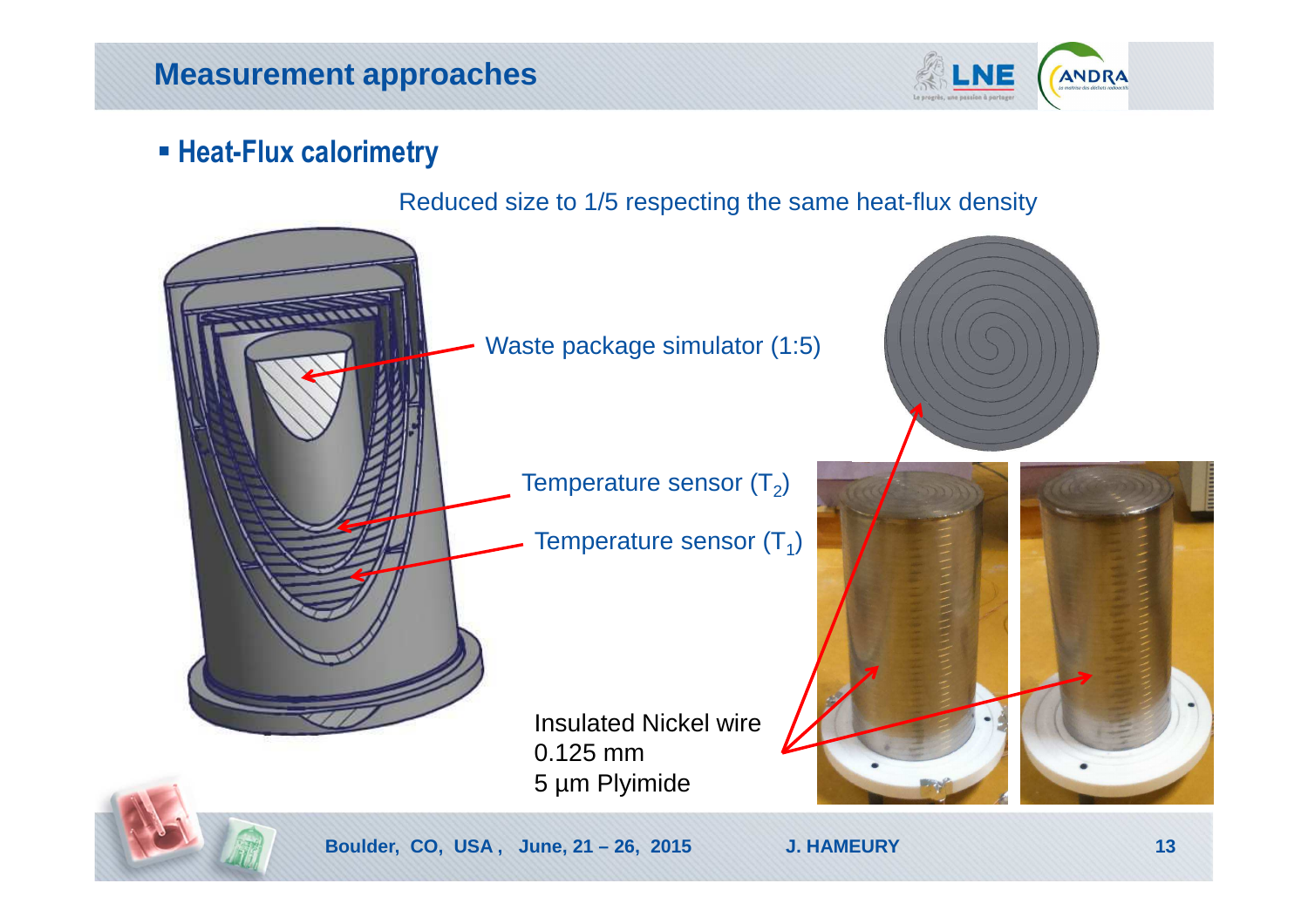

### ■ Heat-Flux calorimetry

#### **Calibration of the calorimeter (up to the equivalent of 500 W on real size waste package)**

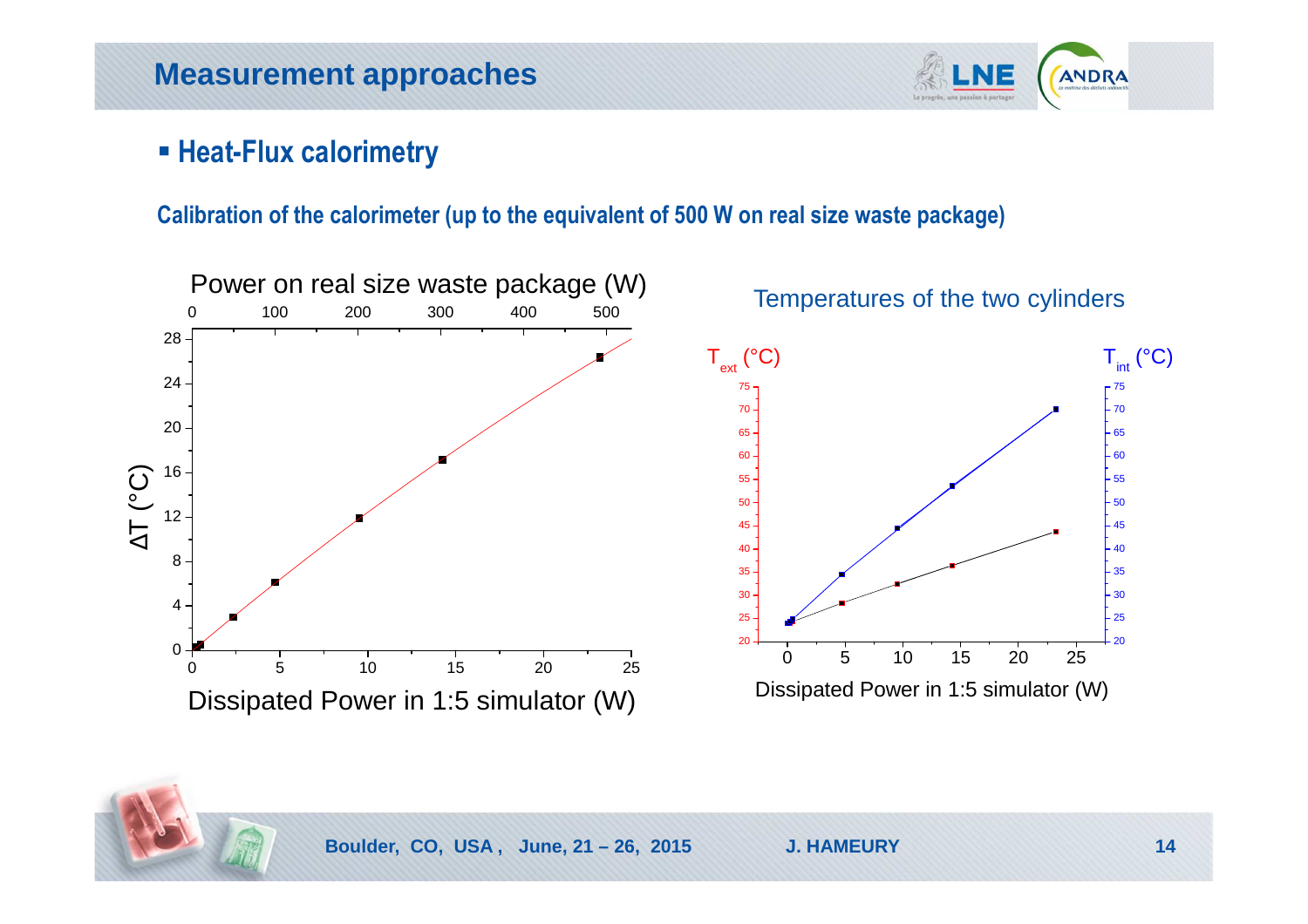

### ■ Heat-Flux calorimetry

**Calibration of the calorimeter – Low power**



Promising results for low thermal power of radioactive waste packages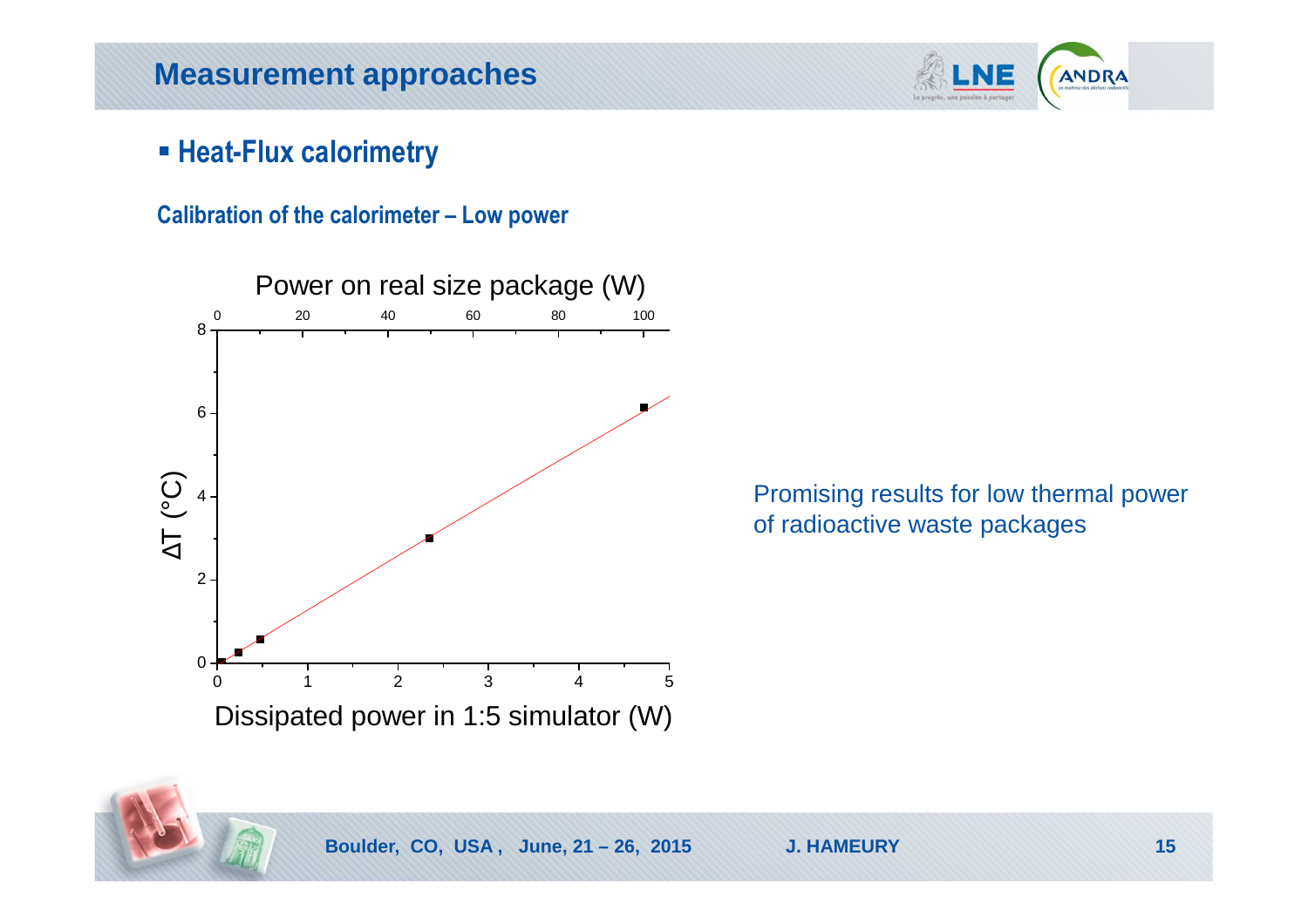### **Conclusion**



- **Summary**
	- $\blacktriangleright$  **Development of large volume calorimeters for the measurement of thermal powerof real size radwaste packages**
	- $\blacktriangleright$ **Example 20 Firms** Preliminary tests performed with "reference packages"  $\Rightarrow$  First results promising
- $\overline{\phantom{a}}$  **Next steps**
	- $\blacktriangleright$ **Optimising the two types of calorimeters in terms of heat loss,**
	- **Endurance in radioactive environment**
	- **Assessment of the uncertainty associated to thermal power measurements**



*This work is funded through the European Metrology Research Programme (EMRP) Project ENV54 - MetroDecom. The EMRP is jointly funded by the EMRP participating countries within EURAMET and the European Union.*